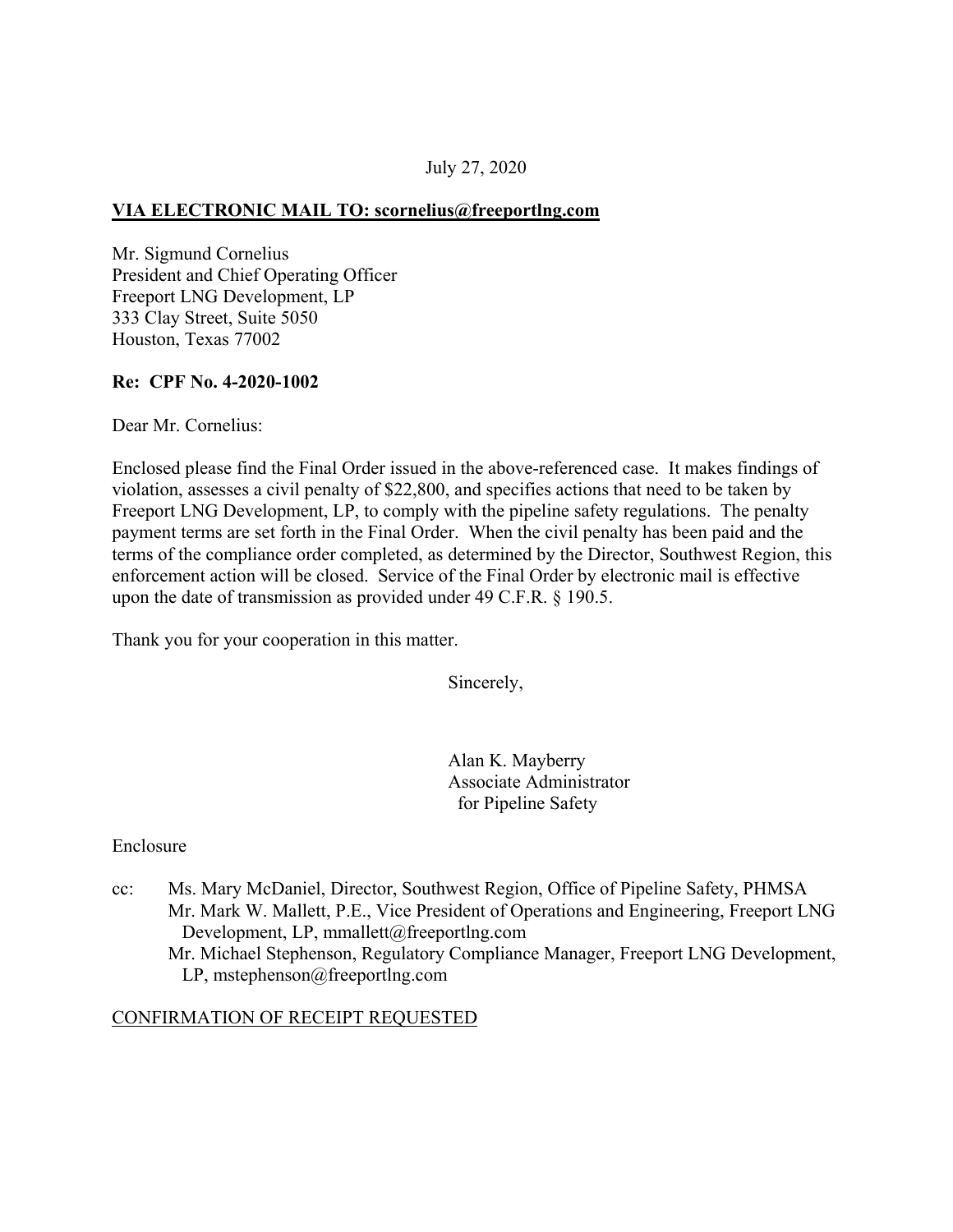#### **U.S. DEPARTMENT OF TRANSPORTATION PIPELINE AND HAZARDOUS MATERIALS SAFETY ADMINISTRATION OFFICE OF PIPELINE SAFETY WASHINGTON, D.C. 20590**

**)** 

**)** 

**In the Matter of )** 

Freeport LNG Development, LP, CPF No. 4-2020-1002

 **)** 

 $\overline{\phantom{a}}$ 

**Respondent. )** 

### **FINAL ORDER**

From June 25, 2019, through September 26, 2019, pursuant to 49 U.S.C. § 60117, representatives of the Pipeline and Hazardous Materials Safety Administration (PHMSA), Office of Pipeline Safety (OPS), conducted an on-site pipeline safety inspection of the facilities and records of Freeport LNG Development, LP (FLNG or Respondent) in Freeport, Texas. FLNG operates a 42-inch diameter natural gas transmission line located at the Freeport LNG facility in Freeport (Quintana), Texas.<sup>1</sup>

As a result of the inspection, the Director, Southwest Region, OPS (Director), issued to Respondent, by letter dated January 27, 2020, a Notice of Probable Violation, Proposed Civil Penalty, and Proposed Compliance Order (Notice), which also included a warning pursuant to 49 C.F.R. § 190.205. In accordance with 49 C.F.R. § 190.207, the Notice proposed finding that FLNG had committed three violations of 49 C.F.R. Part 192 and proposed assessing a civil penalty of \$22,800 for one of the alleged violations. The Notice also proposed ordering Respondent to take certain measures to correct the alleged violations. The warning item required no further action, but warned the operator to correct the probable violation or face possible future enforcement action.

FLNG responded to the Notice by letter dated February 18, 2020 (Response). The company contested one of the allegations of violation and requested that the proposed civil penalty be reduced. Respondent also submitted additional information regarding the proposed remedial measures set forth in the Proposed Compliance Order. Respondent did not request a hearing and therefore has waived its right to one.

### **FINDINGS OF VIOLATION**

The Notice alleged that Respondent violated 49 C.F.R. Part 192, as follows:

 $\overline{a}$ <sup>1</sup> Pipeline Safety Violation Report (Violation Report), at 1 (Jan. 28, 2020) (on file with PHMSA).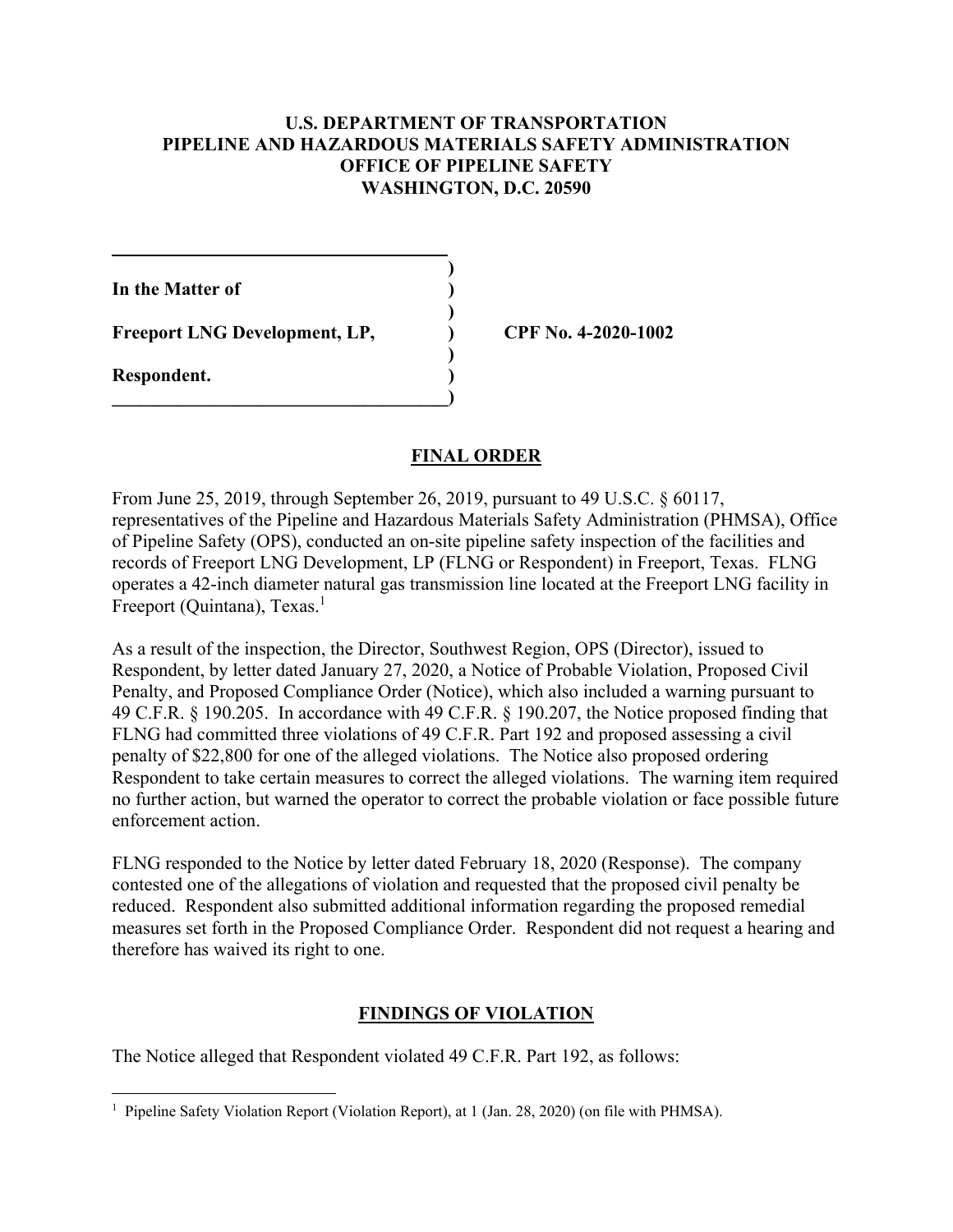**Item 2:** The Notice alleged that Respondent violated 49 C.F.R. § 192.605(b)(8), which states:

### **§ 192.605 Procedural manual for operations, maintenance, and emergencies.**

(a) *General* . . .

(b) *Maintenance and normal operations*. The manual required by paragraph (a) of this section must include procedures for the following, if applicable, to provide safety during maintenance and operations.

 $(1)$  ...

(8) Periodically reviewing the work done by operator personnel to determine the effectiveness, and adequacy of the procedures used in normal operation and maintenance and modifying the procedures when deficiencies are found.

The Notice alleged that Respondent violated 49 C.F.R. § 192.605(b)(8) by failing to establish written procedures to periodically review work done by its personnel to determine the effectiveness and adequacy of the procedures used in normal operation and maintenance, and to modify the procedures when deficiencies are found. Specifically, the Notice alleged that FLNG's *Gas Pipeline Operations and Maintenance Manual* (*FLNG-GOM-100*) did not include written procedures for the periodic review of the work performed by its personnel to evaluate the effectiveness and adequacy of its procedures.

Respondent did not contest this allegation of violation. Accordingly, based upon a review of all of the evidence, I find that Respondent violated 49 C.F.R. § 192.605(b)(8) by failing to have written procedures for the periodic review of work performed by its personnel to determine the effectiveness and adequacy of the company's procedures, and to modify them when deficiencies are found.

**Item 3:** The Notice alleged that Respondent violated 49 C.F.R. § 192.614(c)(1), which states:

### **§ 192.614 Damage prevention program.**

 $(a) \ldots$ 

 $\overline{a}$ 

(c) The damage prevention program required by paragraph (a) of this section must, at a minimum:

(1) Include the identity, on a current basis, of persons who normally engage in excavation activities in the area in which the pipeline is located.

The Notice alleged that Respondent violated 49 C.F.R.  $\S$  192.614(c)(1) by failing to have a damage prevention program that included the current identity of persons who normally engage in excavation activities in the area in which the pipeline is located. Specifically, the Notice alleged that FLNG did not include the names of contractors or excavators from its "Third-Party Activity Reports" into its damage prevention program.<sup>2</sup>

<sup>&</sup>lt;sup>2</sup> During the PHMSA inspection, it was noted that several excavators called in to locate tickets, but were not placed on the next mailing list to receive information about FLNG's damage prevention program. Notice, at 3.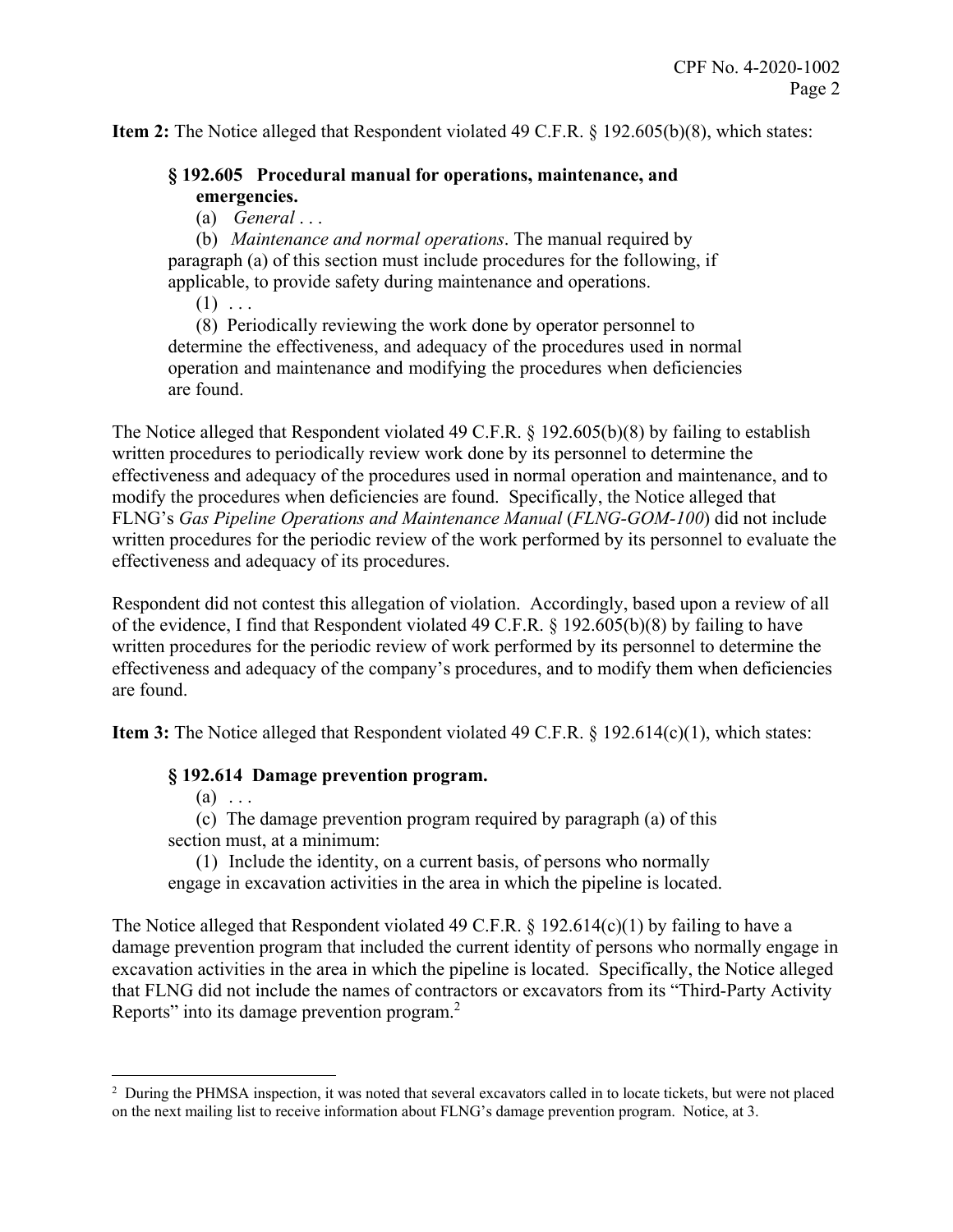In its Response, FLNG correctly noted that operators may comply with any of the requirements of  $\S$  192.614(c) through participation in a public service program, such as a one-call system.<sup>3</sup> Such participation, however, does not relieve the operator of responsibility to comply with § 192.614 requirements.<sup>4</sup> Therefore, although FLNG participates in the Texas 811 program, a qualified one-call system, this does not relieve the company of its obligation under § 192.614(c)(1) to identify persons who normally engage in excavation activities near its line in its damage prevention program.

FLNG further stated in its Response that one of the excavators who was not identified in its damage prevention program was also not identified by Texas 811 or its third-party public awareness contractor.<sup>5</sup> Therefore, the company argued, this excavator may not be *normally* engaged in excavation activities in the area in which the pipeline is located.

I disagree. All excavators perform critical safety work that carries the inherent risk of physical damage to underground facilities. A single dig, performed in an unsafe manner, could result in property damage, personal injury, or even loss of life. Therefore, any time an individual is identified as engaging in excavation activity, it is imperative that operators include them in their damage prevention programs so that they can learn important safety information about excavation damage and prevention. There is no threshold or minimum number of digs that excavators must meet in order to be considered "normally engage[d] in excavation activities" under  $\S$  192.614(c)(1). If excavators call in to locate dig tickets, like they did in this case, these individuals are normally engaged in excavation activities near the pipeline for purposes of the regulation. Furthermore, FLNG did not provide any evidence showing that the excavator in question was *not* normally engaged in excavation activities in the area. Accordingly, based upon a review of all of the evidence, I find that Respondent violated 49 C.F.R. § 192.614(c)(1) by failing to have a damage prevention program that included the current identities of all persons who normally engage in excavation activities near the pipeline.

**Item 4:** The Notice alleged that Respondent violated 49 C.F.R. § 192.805(b), which states:

### **§ 192.805 Qualification program.**

Each operator should have and follow a written qualification program. The program shall include provisions to:

 $(a)$ …

(b) Ensure through evaluation that individuals performing covered tasks are qualified.

The Notice alleged that Respondent violated 49 C.F.R. § 192.805(b) by failing to have a written qualification program to ensure through evaluation that individuals performing covered tasks are qualified. Specifically, the Notice alleged that FLNG's written qualification program failed to ensure through evaluation that employees were qualified to perform valve inspections. During

<sup>4</sup>*Id.* 

5 *Id.* 

 $\overline{a}$ <sup>3</sup>*See* Response, at 3 (citing § 192.614(b)).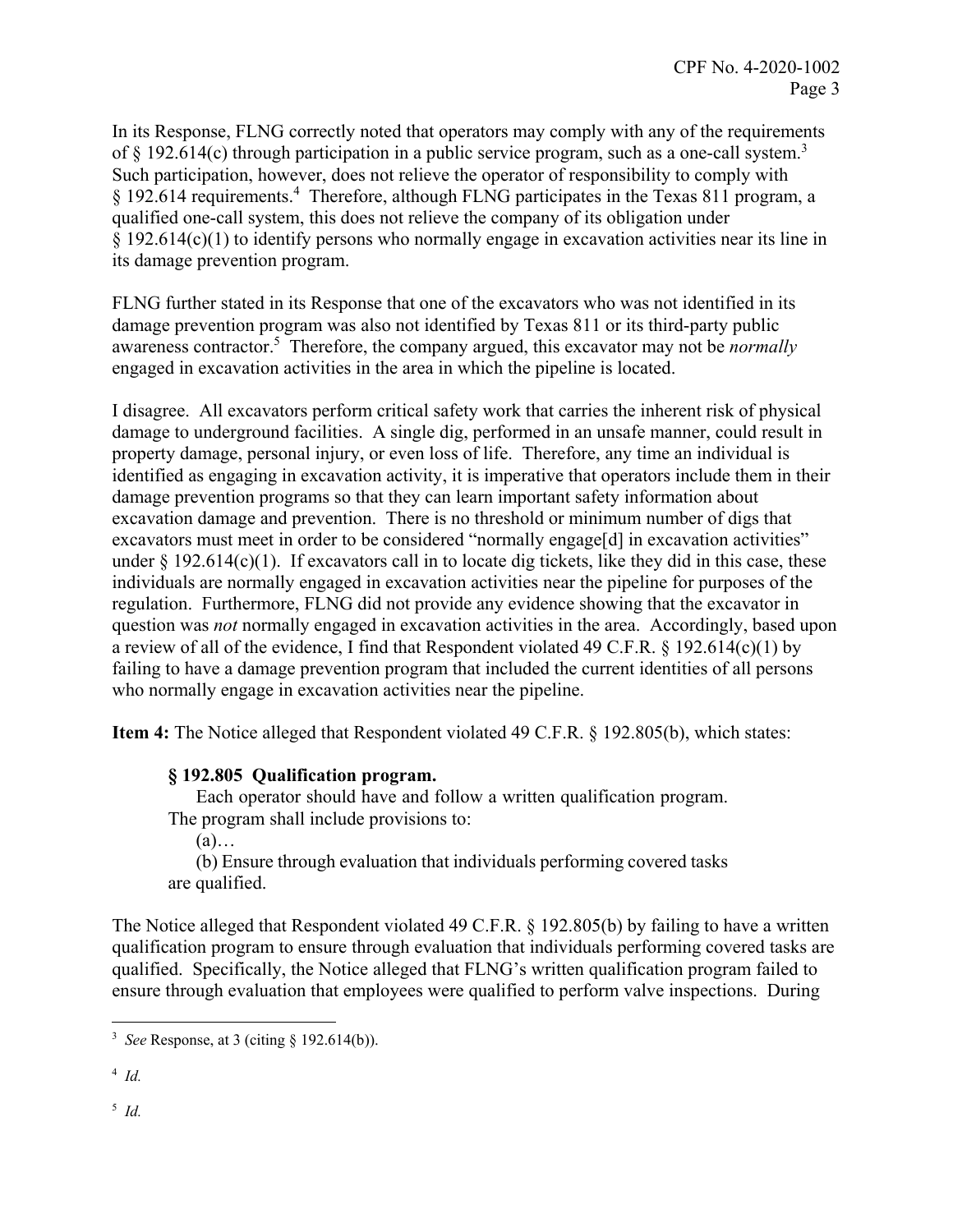from 2018-2019.<sup>6</sup> the inspection, PHMSA discovered two FLNG employees with expired qualifications performed valve inspections on regulated valves (BV-116, V20A08, and XV4345) a total of eight times

Respondent did not contest this allegation of violation. Accordingly, based upon a review of all of the evidence, I find that Respondent violated 49 C.F.R. § 192.805(b) by failing to have a written qualification program to ensure through evaluation that individuals performing covered tasks are qualified.

These findings of violation will be considered prior offenses in any subsequent enforcement action taken against Respondent.

# **ASSESSMENT OF PENALTY**

Under 49 U.S.C. § 60122, Respondent is subject to an administrative civil penalty not to exceed \$200,000 per violation for each day of the violation, up to a maximum of \$2,000,000 for any related series of violations.<sup>7</sup> In determining the amount of a civil penalty under 49 U.S.C. § 60122 and 49 C.F.R. § 190.225, I must consider the following criteria: the nature, circumstances, and gravity of the violation, including adverse impact on the environment; the degree of Respondent's culpability; the history of Respondent's prior offenses; any effect that the penalty may have on its ability to continue doing business; and the good faith of Respondent in attempting to comply with the pipeline safety regulations. In addition, I may consider the economic benefit gained from the violation without any reduction because of subsequent damages, and such other matters as justice may require. The Notice proposed a total civil penalty of \$22,800 for the violations cited above.

**Item 4:** The Notice proposed a civil penalty of \$22,800 for Respondent's violation of 49 C.F.R. § 192.805(b), for failing to have a written qualification program to ensure through evaluation that individuals performing covered tasks are qualified. In its Response, FLNG noted that it promptly rectified the violation after it was discovered by PHMSA. Although this may be true, the company's post-inspection remedial measures do not negate the underlying violation and do not serve as a basis to reduce a penalty under the Violation Report. Therefore, I see no reason to reduce the civil penalty amount based on the corrective measures FLNG enacted after the PHMSA inspection.

The company also stated that this was the first offense of this nature, and therefore the penalty should be reduced. Again, the company's enforcement record has already been taken into consideration in calculating the proposed penalty. The Pipeline Safety Violation Report, which was relied upon in this case to calculate the proposed civil penalty, accounts for enforcement history, and accurately noted that FLNG had no prior enforcement history over the past five

 6 The Notice alleged that FLNG failed to produce qualification records for these individuals. Notice, at 4.

<sup>7</sup> These amounts are adjusted annually for inflation. *See* 49 C.F.R. § 190.223.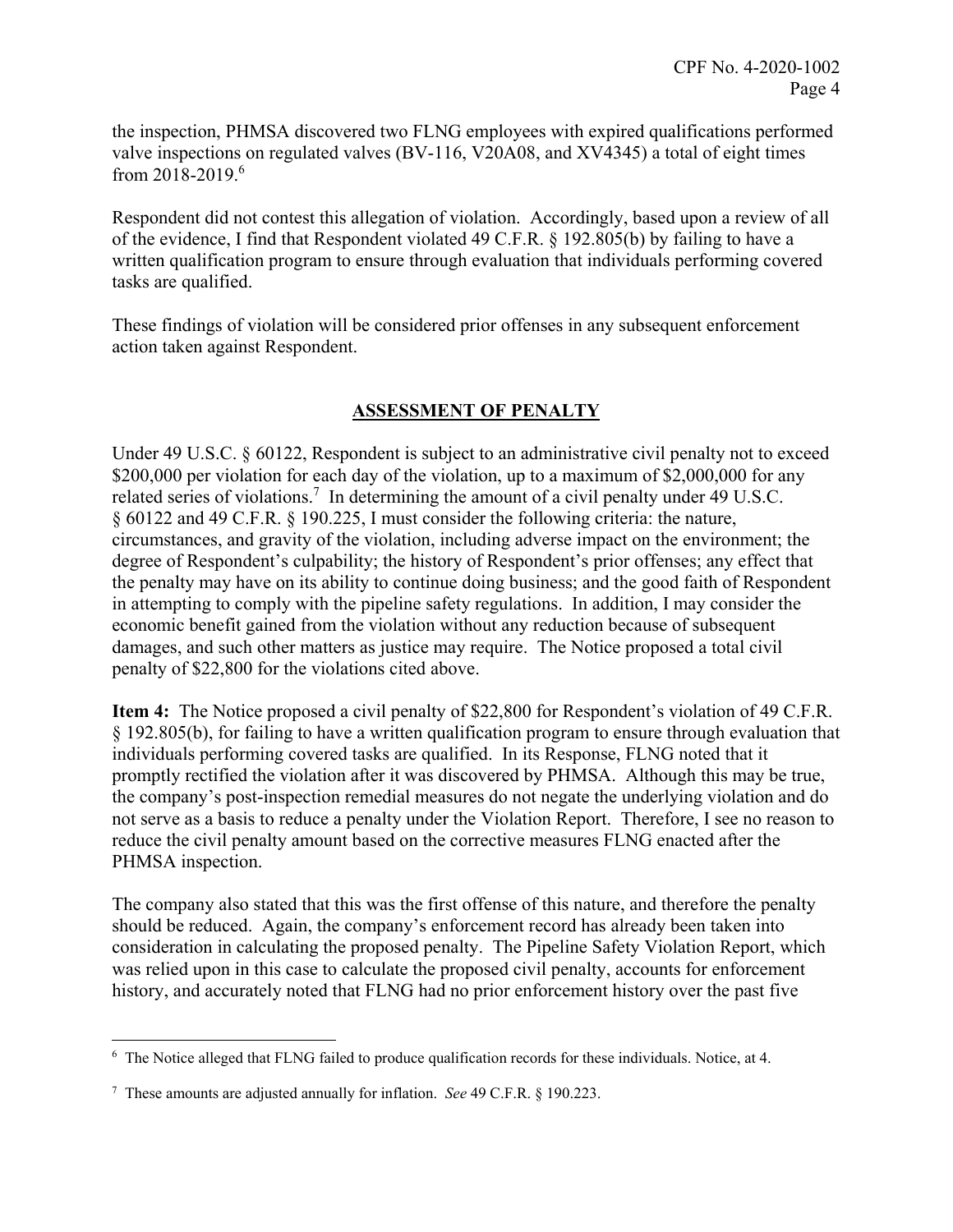years, nor had it previously violated this particular regulation during the same time period.<sup>8</sup> Therefore, based upon all of the relevant circumstances, I find no reason to reduce the penalty based on the fact that this is Respondent's first violation.

Based upon the foregoing, I assess Respondent a civil penalty of **\$22,800** for violation of 49 C.F.R. § 192.805(b).

Payment of the civil penalty must be made within 20 days of service. Federal regulations (49 C.F.R. § 89.21(b)(3)) require such payment to be made by wire transfer through the Federal Reserve Communications System (Fedwire), to the account of the U.S. Treasury. Detailed instructions are contained in the enclosure. Questions concerning wire transfers should be directed to: Financial Operations Division (AMK-325), Federal Aviation Administration, Mike Monroney Aeronautical Center, 6500 S MacArthur Blvd, Oklahoma City, Oklahoma 79169. The Financial Operations Division telephone number is (405) 954-8845.

Failure to pay the \$22,800 civil penalty will result in accrual of interest at the current annual rate in accordance with 31 U.S.C. § 3717, 31 C.F.R. § 901.9 and 49 C.F.R. § 89.23. Pursuant to those same authorities, a late penalty charge of six percent (6%) per annum will be charged if payment is not made within 110 days of service. Furthermore, failure to pay the civil penalty may result in referral of the matter to the Attorney General for appropriate action in a district court of the United States.

# **COMPLIANCE ORDER**

The Notice proposed a compliance order with respect to Items 2 and 3 in the Notice for violations of 49 C.F.R. §§ 192.805(b) and 192.614(c), respectively. Under 49 U.S.C. § 60118(a), each person who engages in the transportation of gas or who owns or operates a pipeline facility is required to comply with the applicable safety standards established under chapter 601.

With regard to the violation of  $\S 192.805(b)$  (Item 2), Respondent submitted revised procedures for the periodic review of work performed by its personnel to determine the effectiveness and adequacy of its procedures, and to modify them when deficiencies are found.<sup>9</sup> In her Region Recommendation, the Director noted that FLNG would only initiate an effectiveness review *if* an employee's performance did not meet expectations. The requirement for periodic reviews, however, does not condition the review on employee performance. Therefore, I find that FLNG's revised procedures do not sufficiently follow the requirements set forth in § 192.805(b).

 $\overline{a}$ 8 Violation Report, at 3, 29. PHMSA's statute of limitations is five years pursuant to 28 U.S.C. § 2462.

 <sup>9</sup>*See* Response, at 2-3 (including proposed revised procedures that state: "Work done by FLNG personnel shall be procedures used in normal operation and maintenance. 'Management-by-exception' means that if an employee's monitored on a 'management-by-exception' basis by supervisors to confirm the effectiveness and adequacy of the performance does not meet expectations, the underlying procedures should be evaluated as a possible cause of substandard employee performance. Procedures shall be modified when deficiencies are found. Such changes shall be documented using the Management of Change (MOC) process.").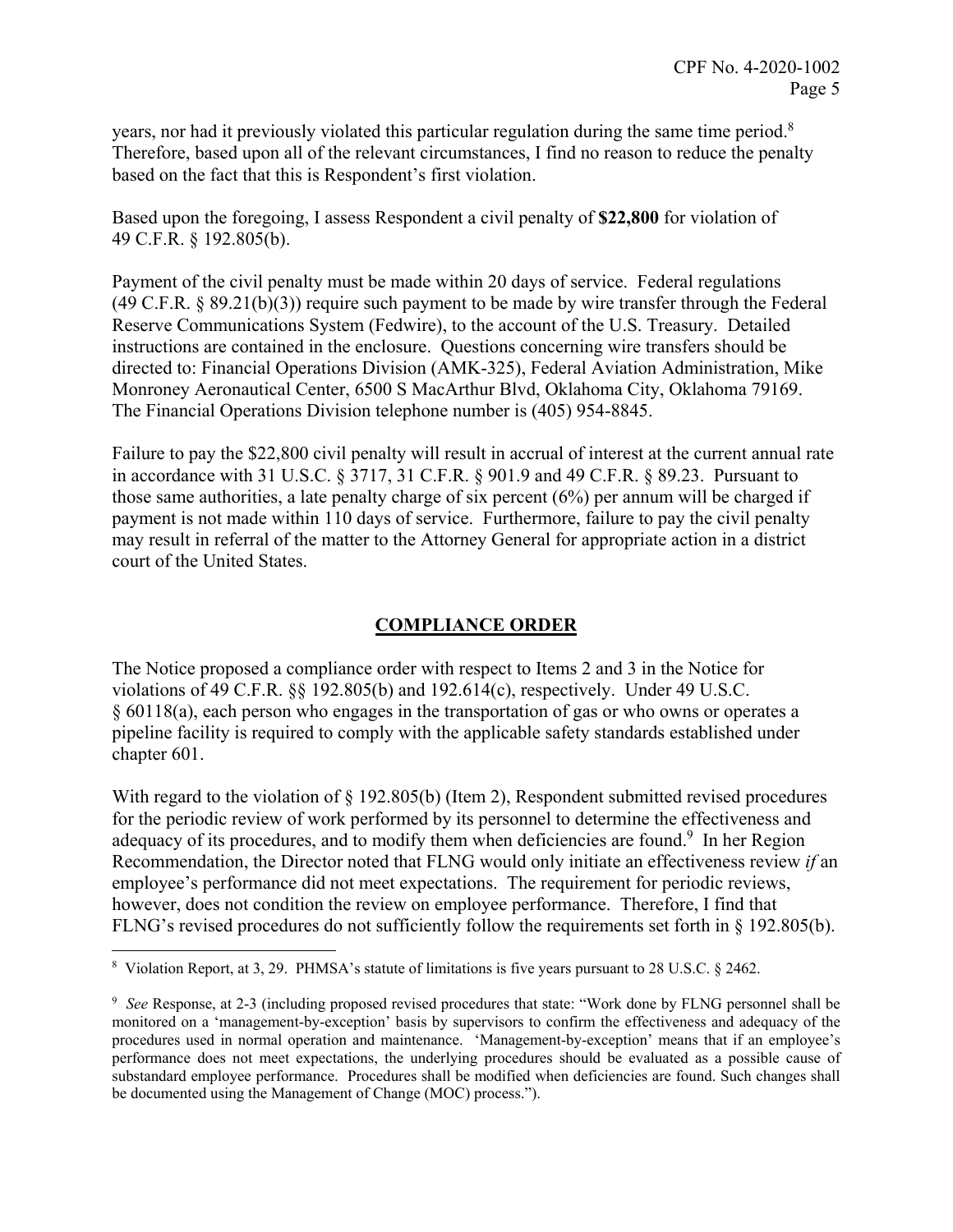With regard to the violation of  $\S$  192.614(c) (Item 3), Respondent submitted additional information to PHMSA regarding actions it had taken to correct the noncompliance.<sup>10</sup> The company, however, did not submit revised procedures as set forth in the Proposed Compliance Order.

For the above reasons, the Compliance Order is not modified as set forth below.

Pursuant to the authority of 49 U.S.C. § 60118(b) and 49 C.F.R. § 190.217, Respondent is ordered to take the following actions to ensure compliance with the pipeline safety regulations applicable to its operations:

> 1. With respect to the violation of § 192.805(b) (**Item 2**), Respondent must develop a written procedure for periodic review that is not conditioned upon employee performance and submit the revised procedure to the Director within 60 days of issuance of the Final Order; and

> 2. With respect to the violation of § 192.614(c) (**Item 3**), Respondent must develop a written procedure to ensure that the current identity of persons who normally engage in excavation activities in the area in which its pipeline is located are identified as required and submit that procedure to the Director within 60 days of issuance of the Final Order.

The Director may grant an extension of time to comply with any of the required items upon a written request timely submitted by the Respondent and demonstrating good cause for an extension.

It is requested (not mandated) that Respondent maintain documentation of the safety improvement costs associated with fulfilling this Compliance Order and submit the total to the Director. It is requested that these costs be reported in two categories: (1) total cost associated with preparation/revision of plans, procedures, studies and analyses; and (2) total cost associated with replacements, additions and other changes to pipeline infrastructure.

Failure to comply with this Order may result in the administrative assessment of civil penalties not to exceed \$200,000, as adjusted for inflation (49 C.F.R. § 190.223), for each violation for each day the violation continues or in referral to the Attorney General for appropriate relief in a district court of the United States.

# **WARNING ITEM**

With respect to Item 1, the Notice alleged a probable violation of Part 192, but identified it as a warning item pursuant to  $\frac{1}{2}$  190.205. The warning was for:

 $\overline{a}$ 

 <sup>10</sup>*See* Response, at 3 (noting that FLNG provided its third-party public awareness contractor with excavator name(s) and requested that it review the last three calendar years of dig tickets and perform a cross-check of identified entities to identify any potential gaps).